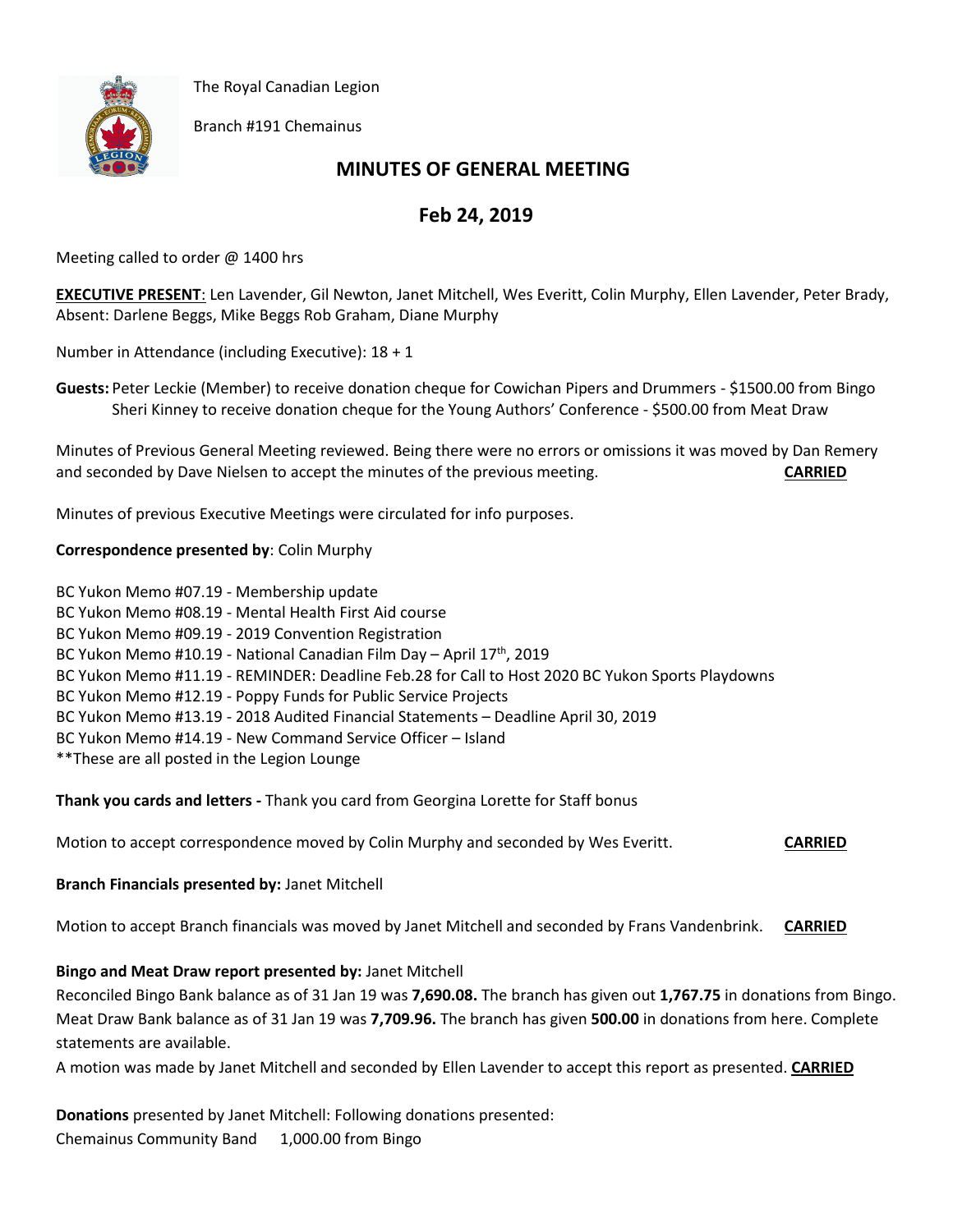Chemainus Secondary School Dry Grad 1,000.00 from Meat Draw Motion to accept donations by Janet Mitchell and seconded by Frans Vandenbrink. **CARRIED**

#### **COMMITTEE REPORTS**

#### **Membership** presented by Colin Murphy

The following new and transferring applicants are presented for membership to the Branch:

- Allen Wood Ordinary
- George Robson Ordinary
- David McCormick Ordinary
- James Beaulieu Associate

A motion was made by Colin Murphy to accept these applications for membership in the Branch, seconded by Wes Everitt. **CARRIED**

**PRO** presented by: Colin Murphy – Nil Report

**Ways and Means** presented by Ellen Lavender: The following events have and will be taking place:

Feb 2, 2019 – Celebration of Life for Gerald Brooks – well over 120 served.

Feb. 20, 2019 – Rotary Exchange student lunch – food cost \$117.00, at \$10.00 a plate for 38 = \$400.00 with GST. Etc. Feb. 23, 2019 – Zone Poster & Literary awards Zone donates \$100.00 for food. Our costs will be around \$40.00 as we have some supplies on hand already.

Upcoming Events:

March 2, 2019 – Wounded Warriors 1 half hour from 3 – 3:30

March 16, 2019 – St. Patrick's dinner for Cowichan Pipe & Drums

March 23, 2019 – Celebration of Life for Ray Bullock

#### **Sick & Visiting** presented by: Nil

**Youth & Sports** presented by Rob Graham: Nil **Service Officer** presented by: Wes reported that one of our two scooters has found a home and we may have a line on a battery replacement for the other one.

**Poppy** presented by Janet Mitchell: The Zone Poster and Literary Presentation were held upstairs yesterday and went extremely well. Janet offered her thanks to all the volunteers.

**Bar** presented by Peter Brady: Peter reported that the steak dinner night netted us 391.00 after costs, in all we have approx. 659.00 raised for Wounded Warriors so far. This Friday is the first of the month, so we will try and raise a few more dollars for Wounded Warriors.

Will be having another steak and chicken night on 16 Mar, but we will be adhering to **a cut-off date** two days prior as it is too much of headache trying to chase down supplies on the day of the event.

Peter also remarked that because of the local situation in town regarding local establishments we may want to reevaluate what days our lounge is open.

**House** presented by Gil Newton: Gil commended Keith Palou for all his snow removal efforts during the recent snow storms. Also, Keith and Doug Simmonds have been helping to remove the chimney. Plans are to paint the kitchen in near future.

**Zone Report** presented by Wes Everitt: Wes reported the highlights of the last Zone Mtg with results of the Zone elections, new Zone Commander is Norm Scott with Ron Weeks as deputy ZC. Our own Janet Mitchell will continue as